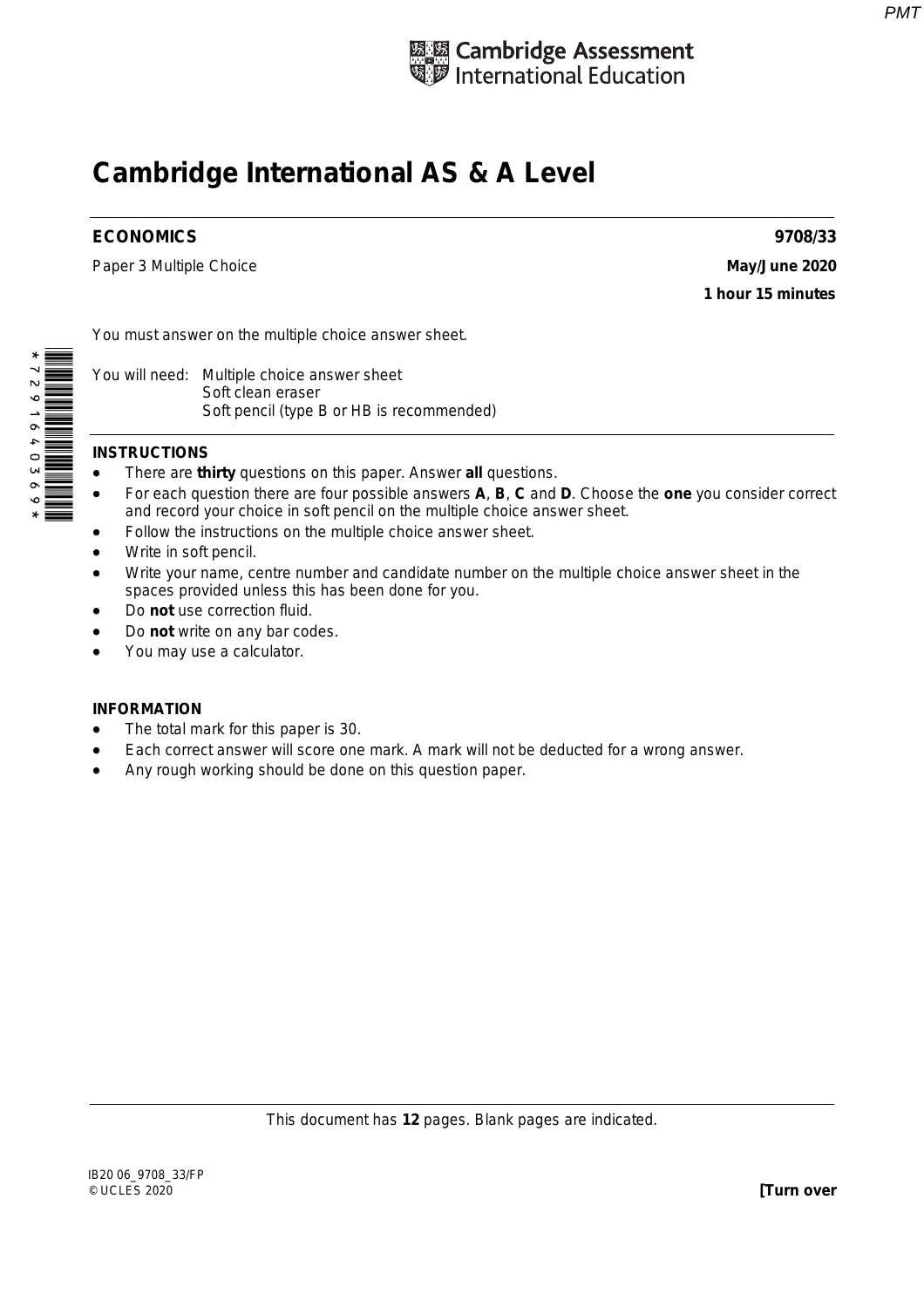**1** A medical team in a refugee camp provides vaccinations for children to prevent an outbreak of an infectious disease.

Why would this be described as a positive externality?

- **A** Additional benefit might be gained as the disease no longer spreads.
- **B** Any kind of medical help will improve the condition of the children.
- **C** No action would be taken unless the medical team intervened.
- **D** The social benefits of vaccination are less than the social costs.
- **2** The diagram shows the average cost curves for a firm.



If a firm moved from point X to Y, what is most likely to happen to the productive efficiency and x-inefficiency of this firm?

|    | productive<br>efficiency | x-inefficiency   |
|----|--------------------------|------------------|
| A  | decreases                | decreases        |
| R  | decreases                | increases        |
| C. | increases                | decreases        |
| n  | increases                | <b>increases</b> |

**3** An economist undertakes a cost-benefit analysis of the pollution resulting from a manufacturing process.

Which judgement is most likely to guide any recommendation about the appropriate level of manufacturing output?

- **A** that the marginal social cost of manufacturing equals the marginal social benefit
- **B** that the marginal cost of pollution is zero
- **C** that the total revenue of manufacturing equals the total cost
- **D** that the total benefit of pollution is maximised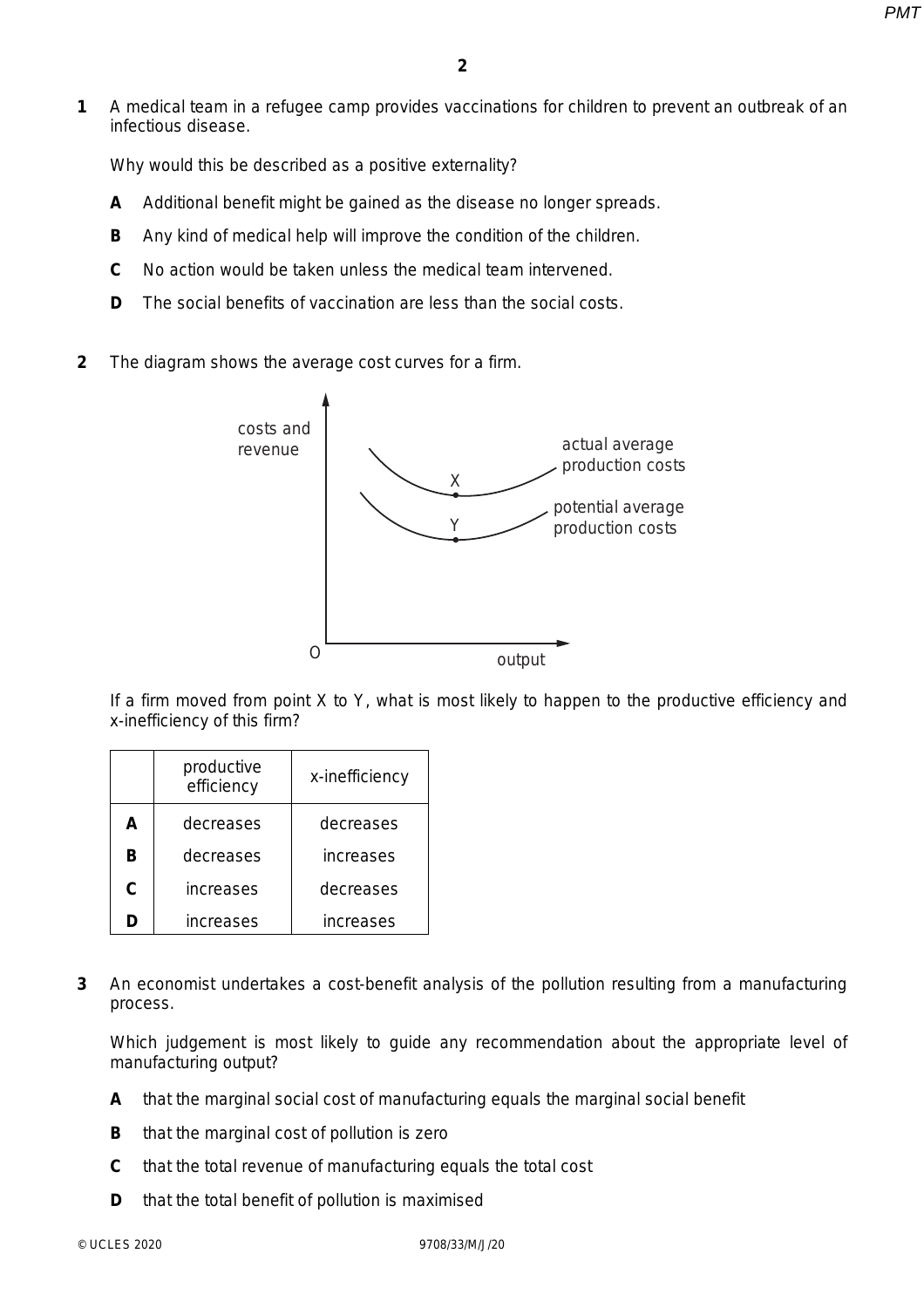**4** An individual consumes goods X and Y. The marginal utility of good X is positive and falling. The consumer is at the point where the ratio of the marginal utility of the two goods is equal to the ratio of their prices.

What can be concluded from this information?

- **A** the consumer will continue to consume additional units of X until marginal utility is zero
- **B** the consumer will purchase more of X if the price of Y rises
- **C** total utility will be negative on the additional unit of X consumed
- **D** total utility will be rising at an increasing rate on the additional unit of X consumed
- **5** To analyse a consumer's preferences, an indifference curve represents possible combinations of goods X and Y.

The diagram shows a consumer's indifference curve for good X and good Y.



What can be concluded from the diagram?

- **A** Point E is the most desirable combination.
- **B** Point F is less desirable than point G.
- **C** Point G is the least desirable combination.
- **D** Points E, F and G are equally desirable combinations.
- **6** In the short run, a firm produces an extra unit of output.

Which of the firm's production costs will change?

- **A** fixed cost only
- **B** fixed cost and variable cost
- **C** variable cost only
- **D** variable cost and total cost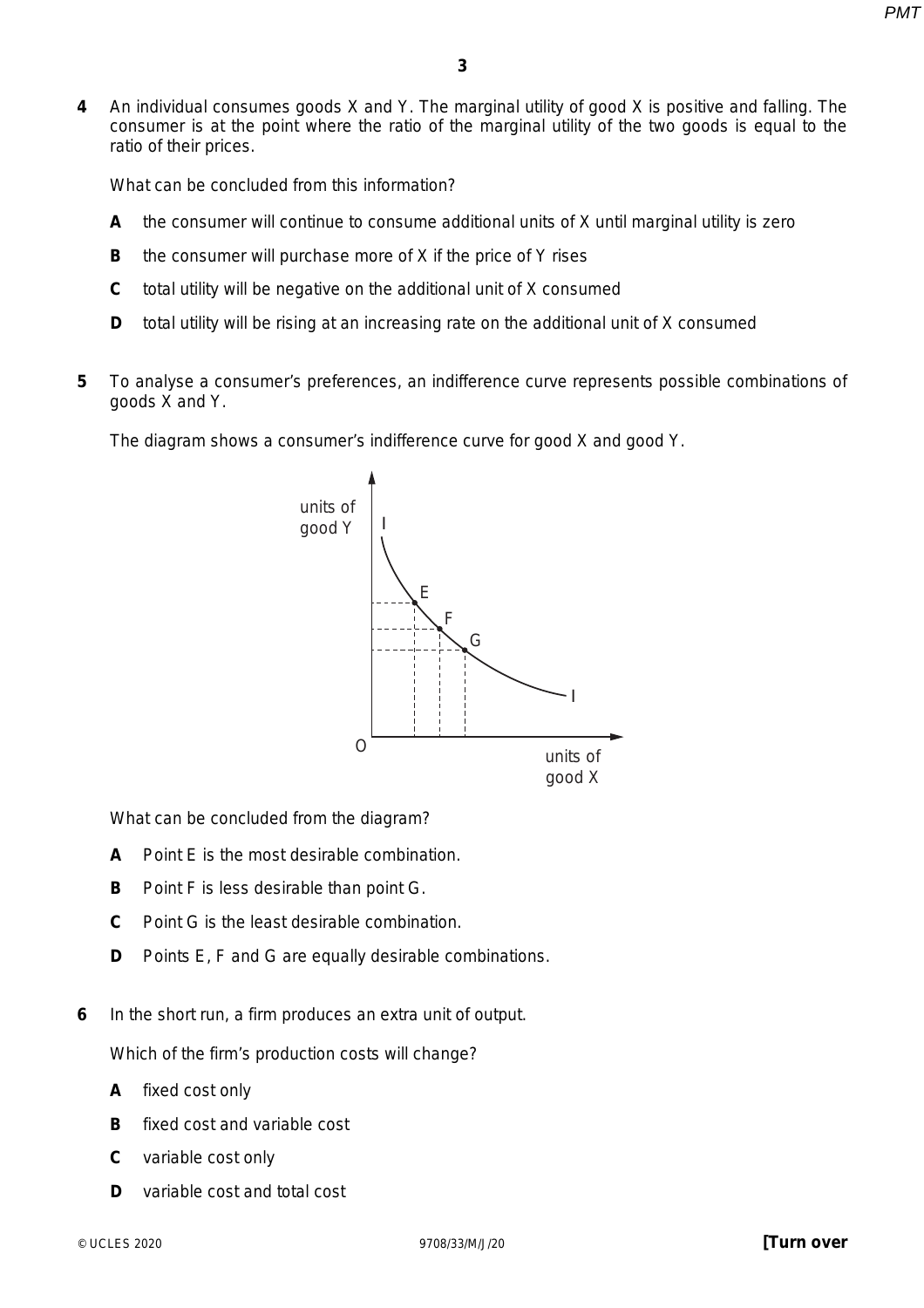**7** The diagram shows the cost curves of a firm operating in a perfectly competitive market.

Below which price will the firm shut down in the short run?



**8** The table shows a firm's total and marginal costs.

| output | total cost $(\$)$ | marginal cost $(\$)$ |
|--------|-------------------|----------------------|
|        | 340               | 40                   |
| 2      | 375               | 35                   |
| 3      | 400               | 25                   |
|        | 435               | 35                   |
| 5      | 475               | 40                   |

What is the average fixed cost of producing 6 units?

|  | A \$50 |  | <b>B</b> \$60 |  | $C$ \$180 |  | <b>D</b> \$300 |
|--|--------|--|---------------|--|-----------|--|----------------|
|--|--------|--|---------------|--|-----------|--|----------------|

**9** An electronics firm, which began as a semiconductor firm making simple memory chips, has used continuous research and investment to emerge as an industry leader. In addition, it has applied its research in semiconductors to enter other markets including televisions and mobile phones.

What has taken place?

- **A** external growth and diversification
- **B** external growth and sales revenue maximisation
- **C** internal growth and diversification
- **D** internal growth and sales revenue maximisation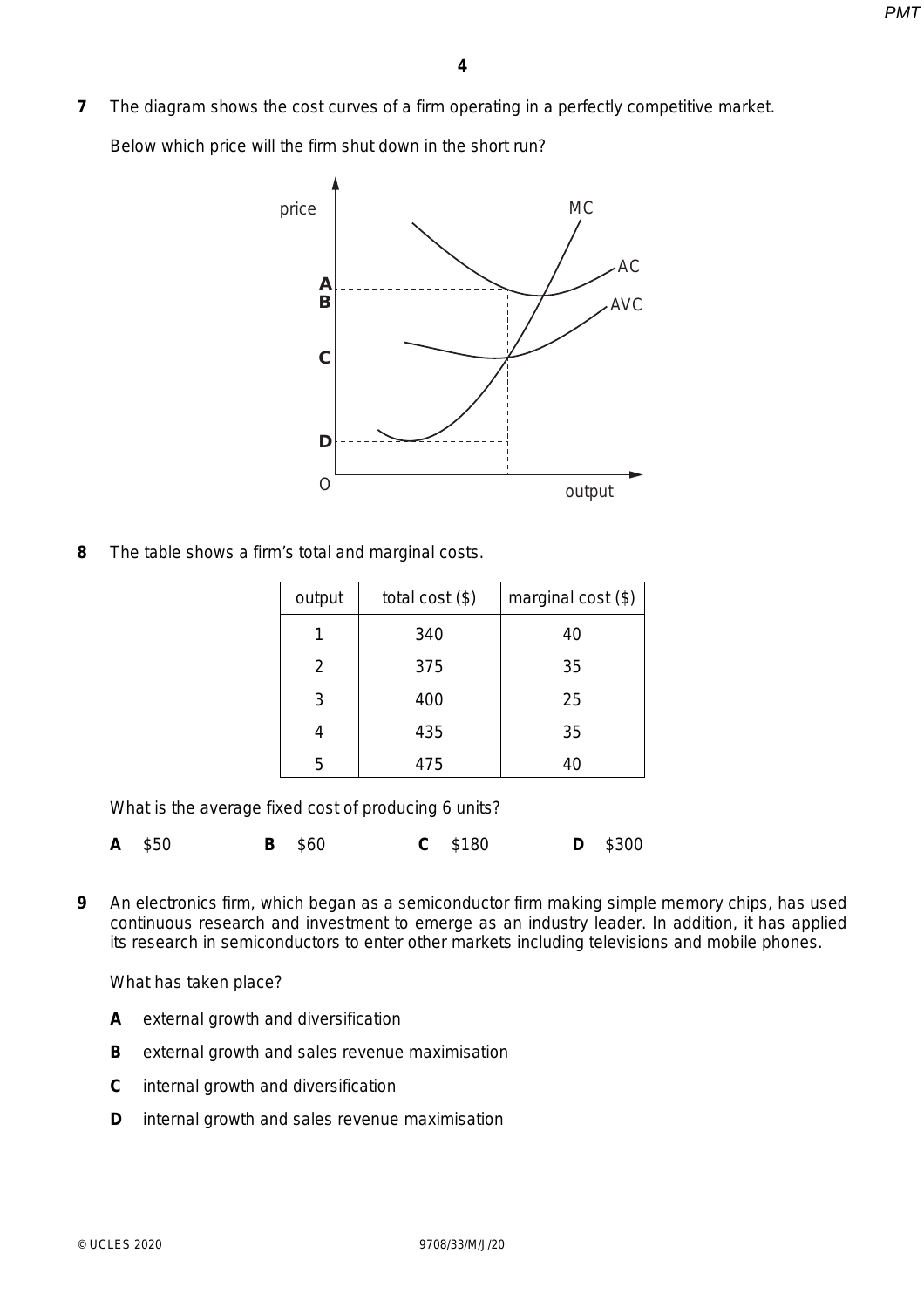**10** Which diagram shows a monopolistically competitive firm in long-run equilibrium?



**11** When will a cartel find it most difficult to fix the market price of its product?

|    | proportion of firms in<br>the industry that are<br>members of the cartel | barriers of entry<br>into the industry |
|----|--------------------------------------------------------------------------|----------------------------------------|
|    | high                                                                     | high                                   |
| в  | high                                                                     | low                                    |
| C. | low                                                                      | high                                   |
|    | low                                                                      | low                                    |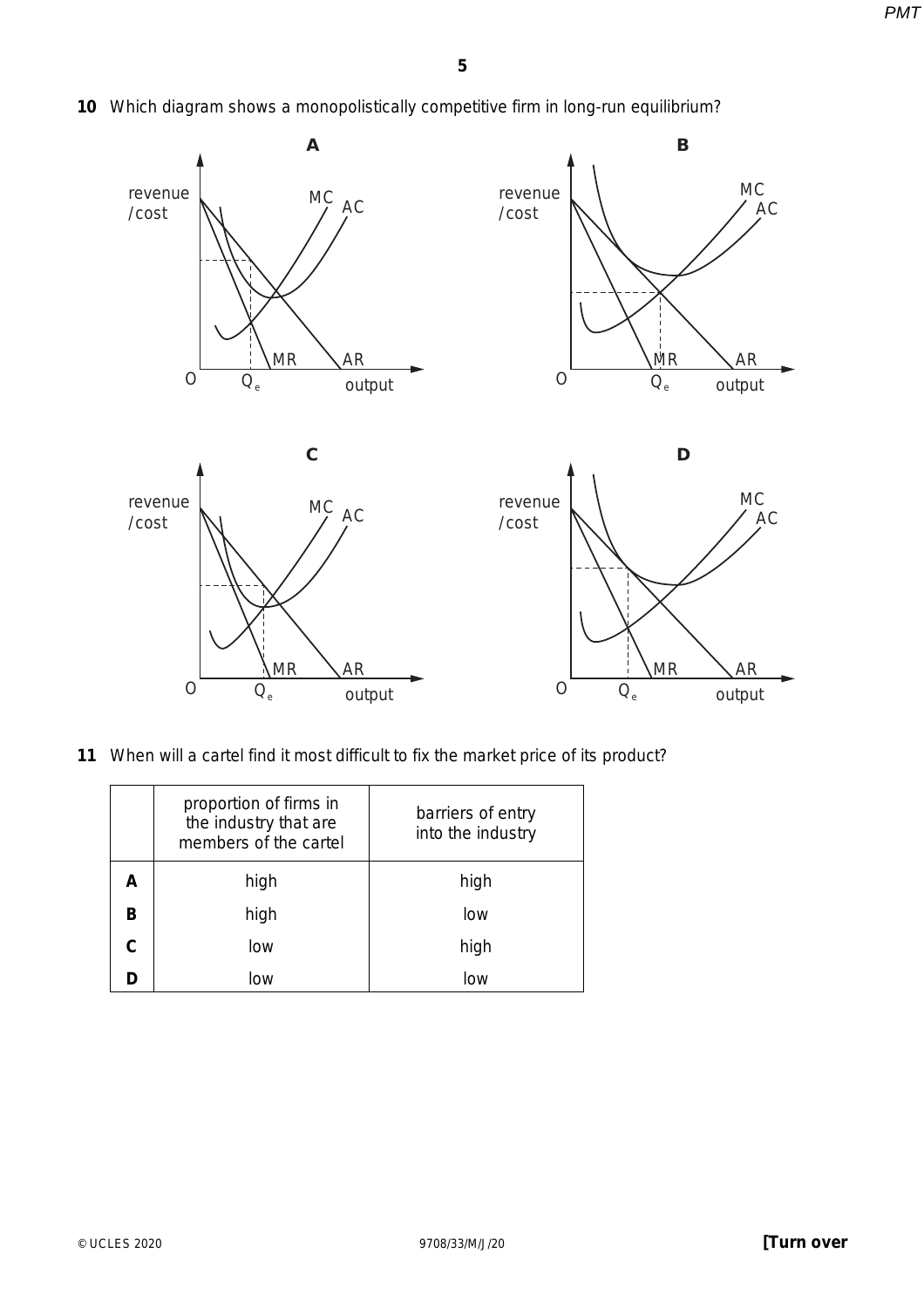**12** The diagram shows the cost and revenue curves of a monopoly.



What is the firm's objective if it produces output OX?

- **A** to achieve normal profit
- **B** to maximise profit
- **C** to maximise total revenue
- **D** to minimise average cost
- **13** Which policy is **not** designed to correct a market failure?
	- **A** government provision of healthcare
	- **B** price controls on large firms
	- **C** regulations to limit smoke pollution
	- **D** removing import quotas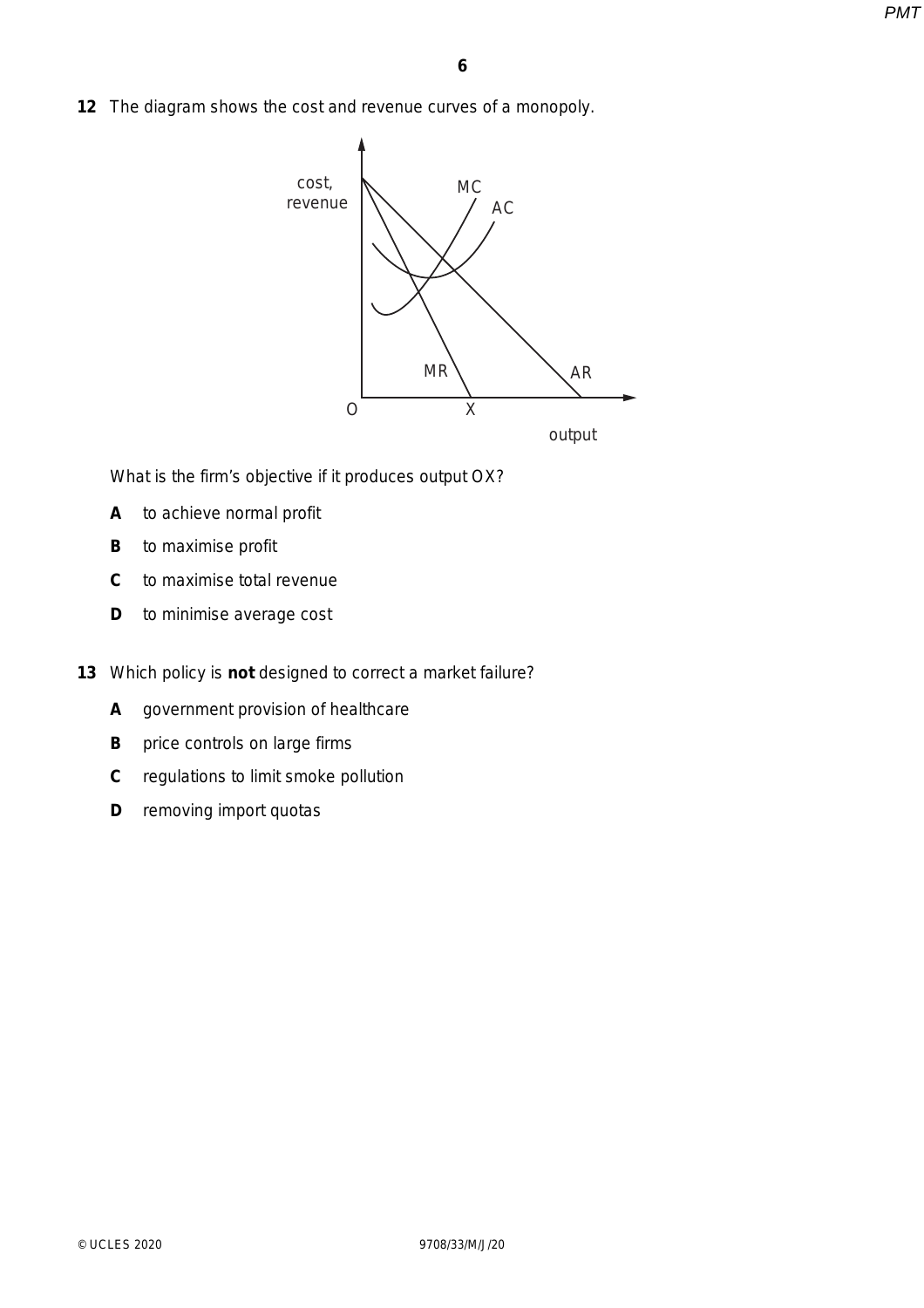**14** A chemical firm produces toxic fumes that impose costs on society. The diagram shows the free market equilibrium of the firm's product at  $P_1Q_1$ .



The government imposes a tax on the firm of XY.

How would this improve resource allocation?

- **A** It will internalise the external benefit.
- **B** It will internalise the external cost.
- **C** It will internalise the private benefit.
- **D** It will internalise the private cost.
- **15** The level of benefit paid to an individual receiving a means-tested benefit depends on the individual's
	- **A** age.
	- **B** family size.
	- **C** income.
	- **D** qualifications.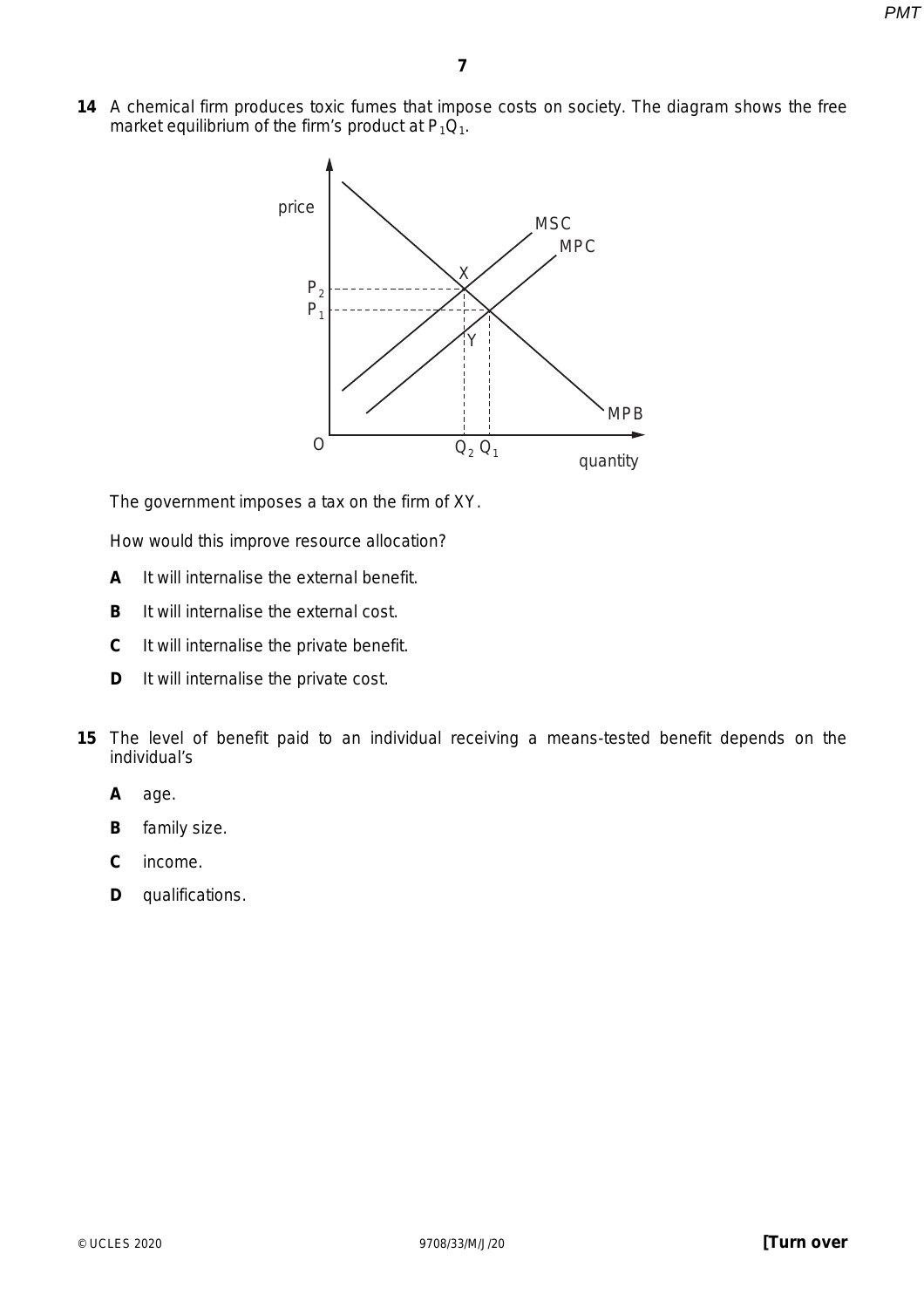**16** The diagram shows two Lorenz curves.



If the Lorenz curve shifts from  $L_1$  to  $L_2$ , what is **least** likely to have caused this?

- **A** Capital gains tax has been reduced.
- **B** Income tax has been made more progressive.
- **C** Inheritance tax has been reduced.
- **D** The tax-free allowance has been decreased for everyone.
- **17** A firm is operating in a perfectly competitive market.

Why does the marginal revenue product of a factor of production employed by the firm fall as more of the factor is employed?

- **A** Its average revenue falls.
- **B** Its marginal physical product falls.
- **C** Its marginal revenue falls.
- **D** The supply price of the factor rises.
- **18** Labour from developing countries often migrates to developed countries and finds jobs.

How would such a movement of labour be likely to affect the economic growth and the pressure on wage rises in the developed country?

| economic growth | pressure on wage rises |
|-----------------|------------------------|
| decrease        | decrease               |
| decrease        | increase               |
| increase        | decrease               |
| increase        | increase               |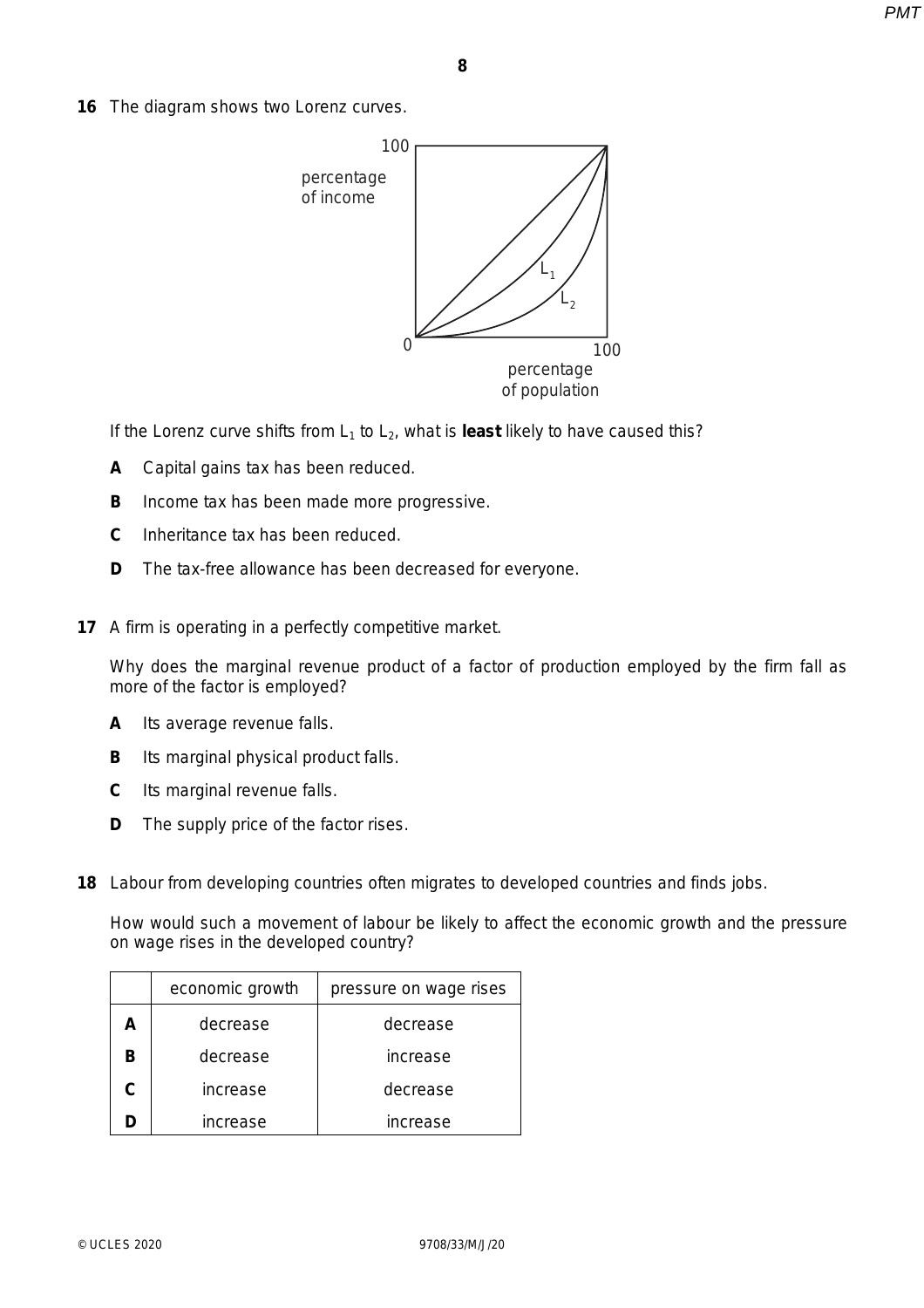**19** The African Union consists of 55 developing countries. They agree to adopt a free-trade model to boost trade between member countries.

In theory what do free-trade models tend to ignore?

- **A** absolute advantage in terms of lower factor inputs in production
- **B** allocation of resources where comparative cost advantage is greatest
- **C** the international division of labour and differences in opportunity cost ratios
- **D** transport costs and inefficiencies in the handling of goods and services
- **20** Young workers find it especially difficult to get a job during an economic recession. A government introduces a transfer payment for those seeking work and provides information on vacancies.

What should be a positive outcome of this policy for those seeking work?

- **A** Firms no longer need to advertise jobs because there are few vacancies.
- **B** No production of goods or services is required for a transfer payment.
- **C** Obtaining information on jobs available makes the labour market more perfect.
- **D** Students will leave their studies to join the workforce at an earlier age.
- **21** The diagram shows the annual percentage (%) change in employment and output in the UK private sector between 2000 and 2012.



In which year did labour productivity increase the most?

**A** 2003 **B** 2007 **C** 2009 **D** 2012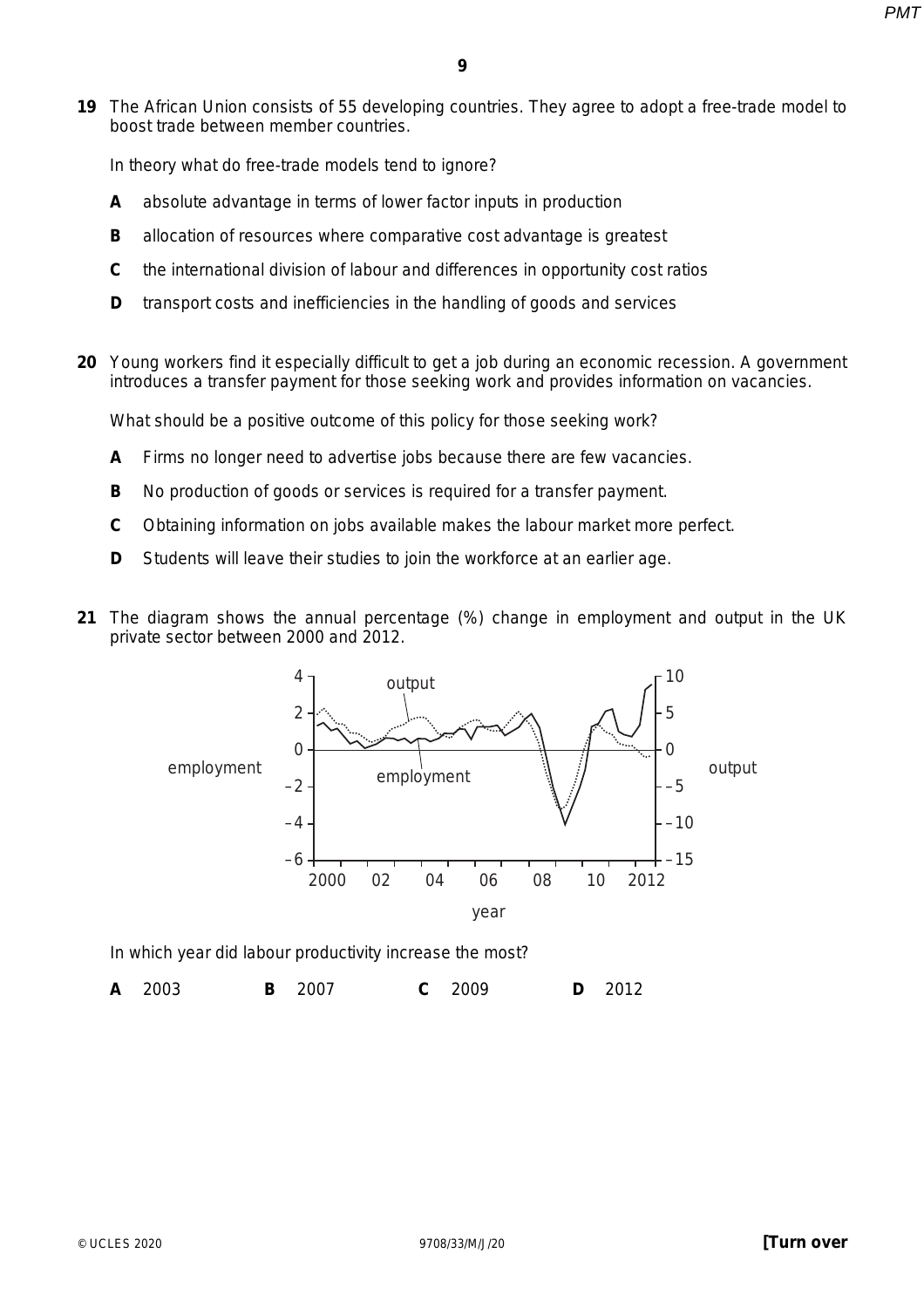**22** The table shows the levels of consumption expenditure and savings for given family incomes.

| disposable<br>family income<br>(\$) | consumption<br>expenditure<br>$($ \$) | savings<br>(3) |
|-------------------------------------|---------------------------------------|----------------|
| 2000                                | 2150                                  | $-150$         |
| 3000                                | 3100                                  | $-100$         |
| 4000                                | 4000                                  |                |
| 5000                                | 4850                                  | 150            |
| 6000                                | 5650                                  | 350            |
| 7000                                | 6380                                  | 620            |

Over the range of disposable income shown, as income rises the marginal propensity to consume

- **A** falls and then rises.
- **B** falls continuously.
- **C** rises and then falls.
- **D** rises continuously.
- **23** During a year, a country's national income in money terms increased by 3%, prices increased by 4% and total population increased by 1%.

What was the approximate change in real income per head?

- **A** a decrease of 1%
- **B** a decrease of 2%
- **C** an increase of 2%
- **D** an increase of 3%
- **24** What does the accelerator principle explain?
	- **A** how changes in consumption lead to changes in income
	- **B** how changes in income lead to changes in consumption
	- **C** how changes in income lead to changes in investment
	- **D** how changes in investment lead to changes in income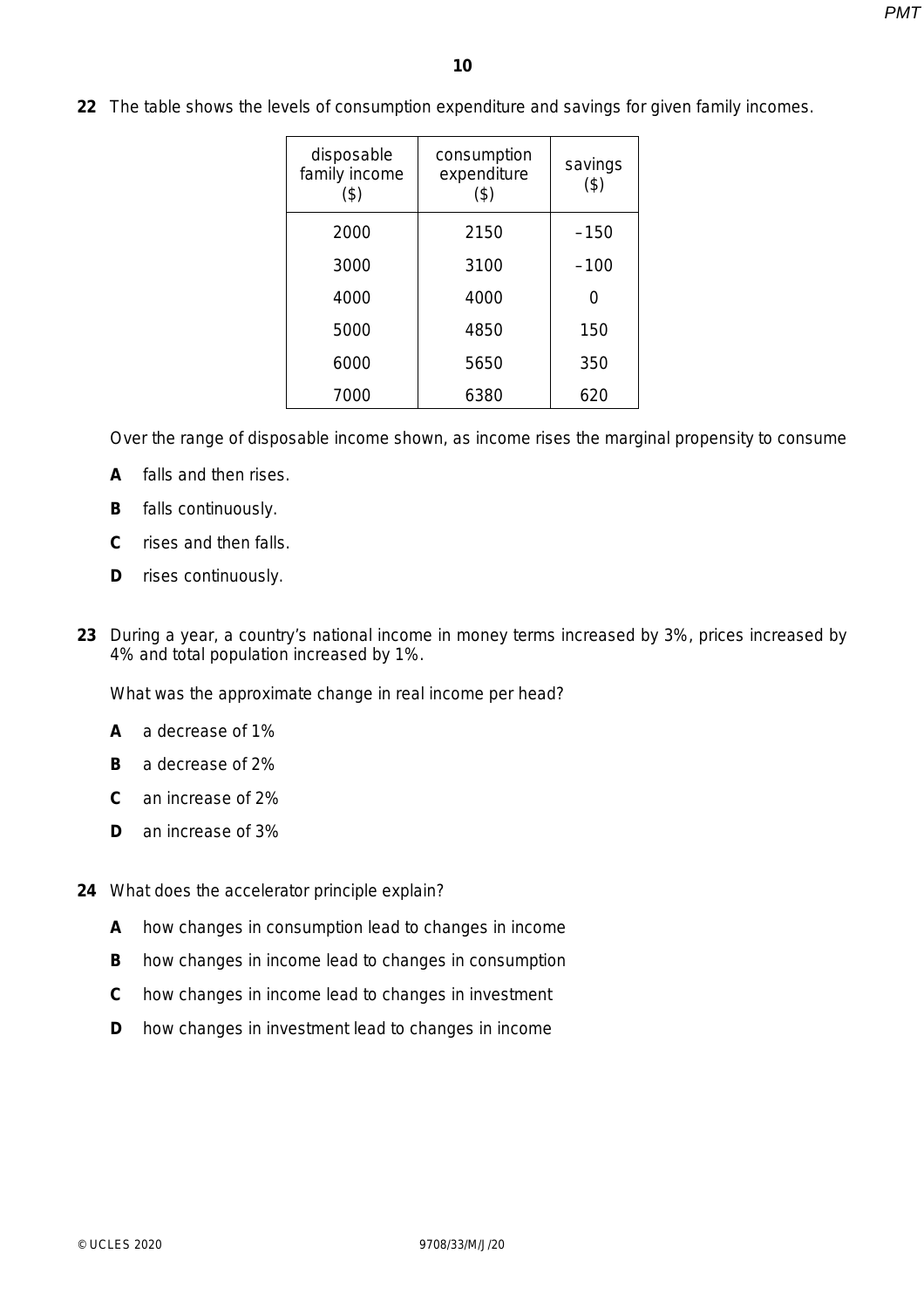- **25** An individual's demand curve for an active money balance will move to the left if there is an increase in the
	- **A** frequency of income payments.
	- **B** general price level.
	- **C** individual's income.
	- **D** rate of interest.
- **26** A country's central bank buys government securities from the private sector.

What is the most likely effect on long-term interest rates and the money supply?

|   | long-term<br>interest rates | money<br>supply |
|---|-----------------------------|-----------------|
| A | decrease                    | decrease        |
| в | decrease                    | increase        |
| C | increase                    | decrease        |
|   | increase                    | increase        |

- **27** What belief do Keynesians and Monetarists share?
	- **A** Expectations rapidly adapt to changing circumstances.
	- **B** Fiscal policy is the most effective economic policy.
	- **C** There is need for individual choice expressed through the market.
	- **D** The velocity of circulation of money is stable.
- **28** Which statement is most likely to be made by an economist from the Keynesian school?
	- **A** Any deviation from full employment will only be temporary.
	- **B** Free markets will always lead to an efficient economic outcome.
	- **C** Market imperfections can lead the economy to remain below full capacity for a considerable time.
	- **D** The role of expansionary fiscal policy is likely to be limited.